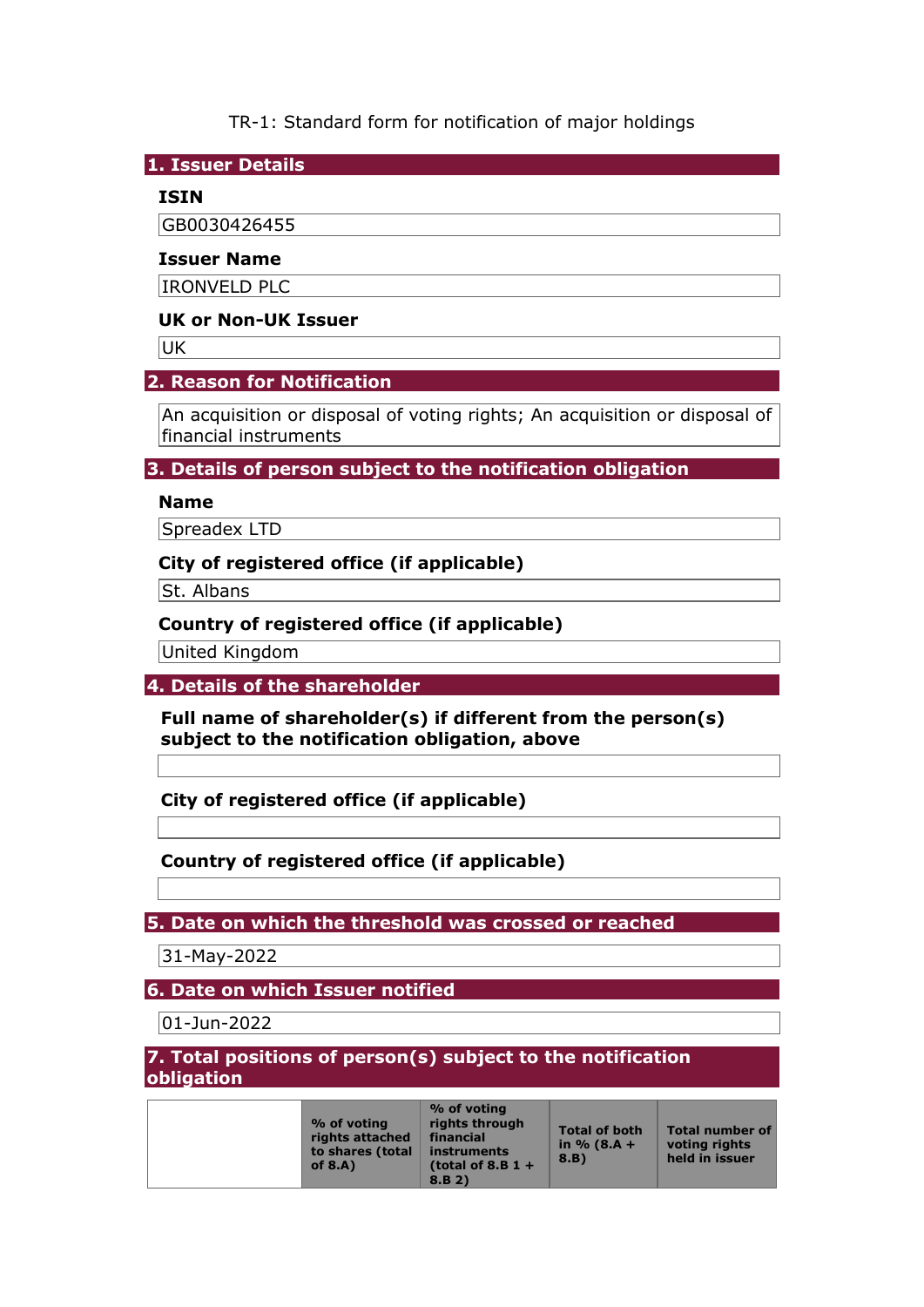| Resulting<br>situation on the<br>date on which<br>threshold was<br>crossed or<br>reached | 0.000000 | 2.485600 | 2.485600 | 33150000 |
|------------------------------------------------------------------------------------------|----------|----------|----------|----------|
| Position of<br>previous<br>notification (if<br>applicable)                               | 1.124700 | 3.048000 | 4.172700 |          |

### **8. Notified details of the resulting situation on the date on which the threshold was crossed or reached**

### **8A. Voting rights attached to shares**

| <b>Class/Type of</b><br>shares ISIN<br>code(if possible) | voting rights<br>(DTR5.1) | Number of direct Number of indirect<br>voting rights<br>(DTR5.2.1) | % of direct voting<br>rights (DTR5.1) | % of indirect<br>voting rights<br>(DTR5.2.1) |
|----------------------------------------------------------|---------------------------|--------------------------------------------------------------------|---------------------------------------|----------------------------------------------|
| GB0030426455                                             |                           |                                                                    | 0.000000                              |                                              |
| Sub Total 8.A                                            |                           |                                                                    | 0.000000%                             |                                              |

# **8B1. Financial Instruments according to (DTR5.3.1R.(1) (a))**

| <b>Type of financial</b><br>instrument | <b>Expiration</b><br>date | <b>Exercise/conversion</b><br>period | <b>Number of voting</b><br>rights that may be<br>acquired if the<br>instrument is<br>exercised/converted | % of voting<br>riahts |
|----------------------------------------|---------------------------|--------------------------------------|----------------------------------------------------------------------------------------------------------|-----------------------|
| CFD/ Spread<br>bet                     |                           |                                      | 33150000                                                                                                 | 2.485600              |
| Sub Total 8.B1                         |                           |                                      | 33150000                                                                                                 | 2.485600%             |

### **8B2. Financial Instruments with similar economic effect according to (DTR5.3.1R.(1) (b))**

| <b>Type of</b><br>financial<br>instrument | <b>Expiration</b><br>date | $\mathsf{Exercise}/\mathsf{conversion}$<br>period | <b>Physical or cash</b><br>settlement | Number of<br>voting rights | $\%$ of<br>votina<br>riahts |
|-------------------------------------------|---------------------------|---------------------------------------------------|---------------------------------------|----------------------------|-----------------------------|
| Sub Total 8.B2                            |                           |                                                   |                                       |                            |                             |

### **9. Information in relation to the person subject to the notification obligation**

1. Person subject to the notification obligation is not controlled by any natural person or legal entity and does not control any other undertaking(s) holding directly or indirectly an interest in the (underlying) issuer.

| <b>Ultimate</b><br>or is higher than instruments if it equals<br>controlled<br>higher than the<br>controlling person<br>undertaking<br>the notifiable<br>notifiable<br>or is higher than the<br>notifiable threshold<br>threshold<br>threshold |
|------------------------------------------------------------------------------------------------------------------------------------------------------------------------------------------------------------------------------------------------|
|------------------------------------------------------------------------------------------------------------------------------------------------------------------------------------------------------------------------------------------------|